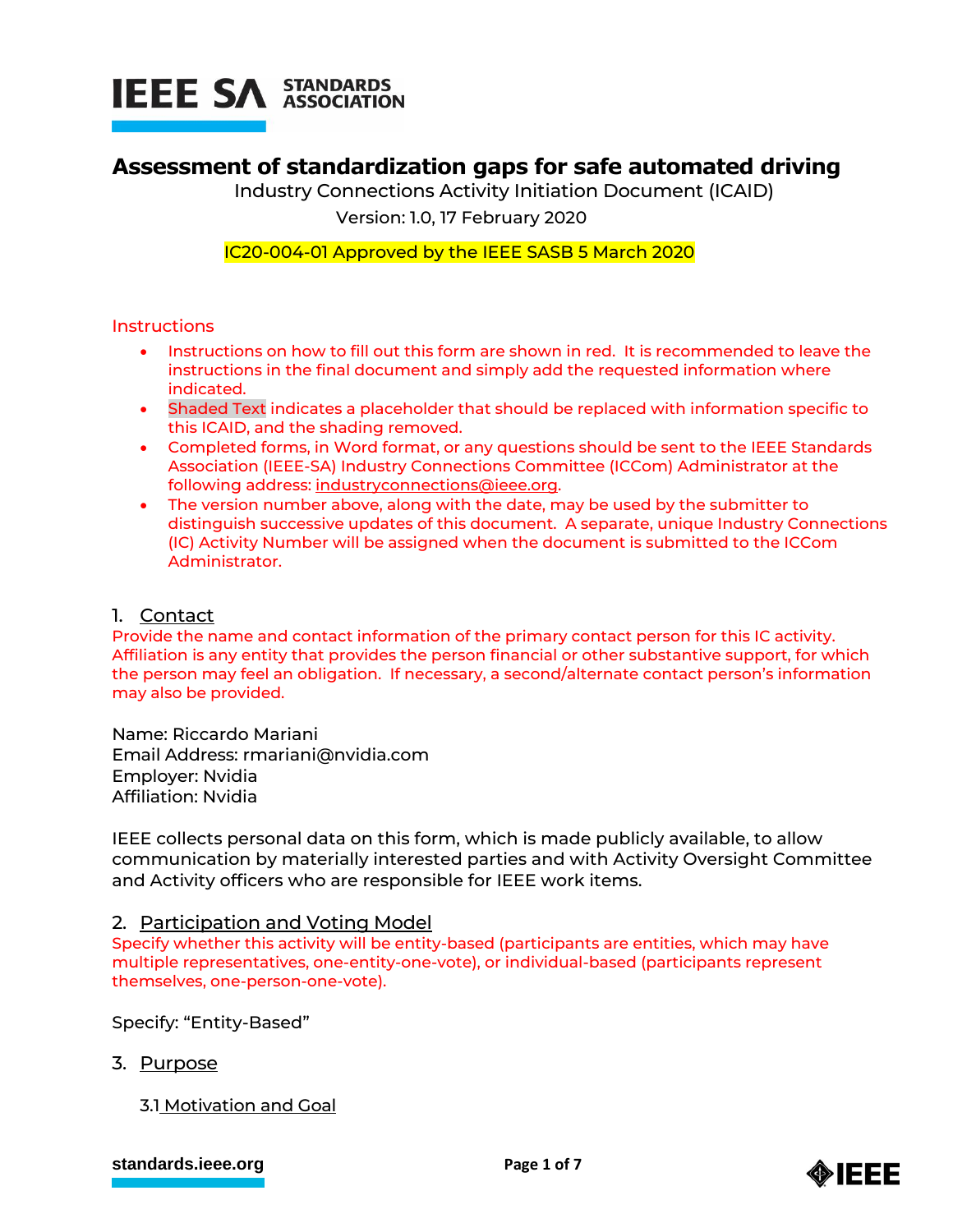# **IEEE SA STANDARDS**

Briefly explain the context and motivation for starting this IC activity, and the overall purpose or goal to be accomplished.

#### Describe the motivation and goal

ICT drives the evolution of Advanced Driver Assistance Systems (ADASs). It enables higher levels of automated driving and ultimately fully Autonomous Vehicles (AVs).

AVs of the future will allow broader mobility offers including end-to-end Mobility-as-a-Service (MaaS). They will incorporate latest ICT technologies like TSN/Ethernet, wireless communication, high definition maps, sensing and various Machine Learning (ML) techniques to implement novel functions and features. AVs will embed high performance computing platforms and an unprecedented amount of SW.

Safety comes first for automated driving. Policy makers expect that AVs will significantly reduce the number of road fatalities ('zero-accident' vision). New technologies impose new challenges on safety engineering:

- Inductive reasoning
- Blackbox functionality
- Governance of algorithmic decision making
- Novel ICT oriented vehicle architectures
- Redundancies and tradeoffs between enabling technologies
- Verification and validation of automation levels

Existing standards need to be evolved and new standards are needed to ensure safety despite increasing automated driving complexity.

Standards may specify functions, architectures or processes.

Various standardization initiatives are ongoing in various SDOs and Industry Alliances. Some have been recognized centers of competence for decades. Others are becoming relevant due to technology innovations, mainly in ICT.

While there is a high level understanding of which SDOs and Industry Alliances address safety related topical areas through standards related activities there is no common view on what exactly is covered by all these activities and what is missing in order to master increasing automated driving complexity.

It is not sufficient to map standards related activities and list them to understand what is missing or where there is duplication of work. The scope of work and underlying problem statements of various standardization activities need to be analyzed, commonalities and differences need to be determined to finally identify and assess standardization gaps.

NOTE: Competing standards are not necessarily bad. There may be different approaches seemingly promising. It is the responsibility of the manufacturers to decide which standards they implement in their products and solutions. However, safety may not be the

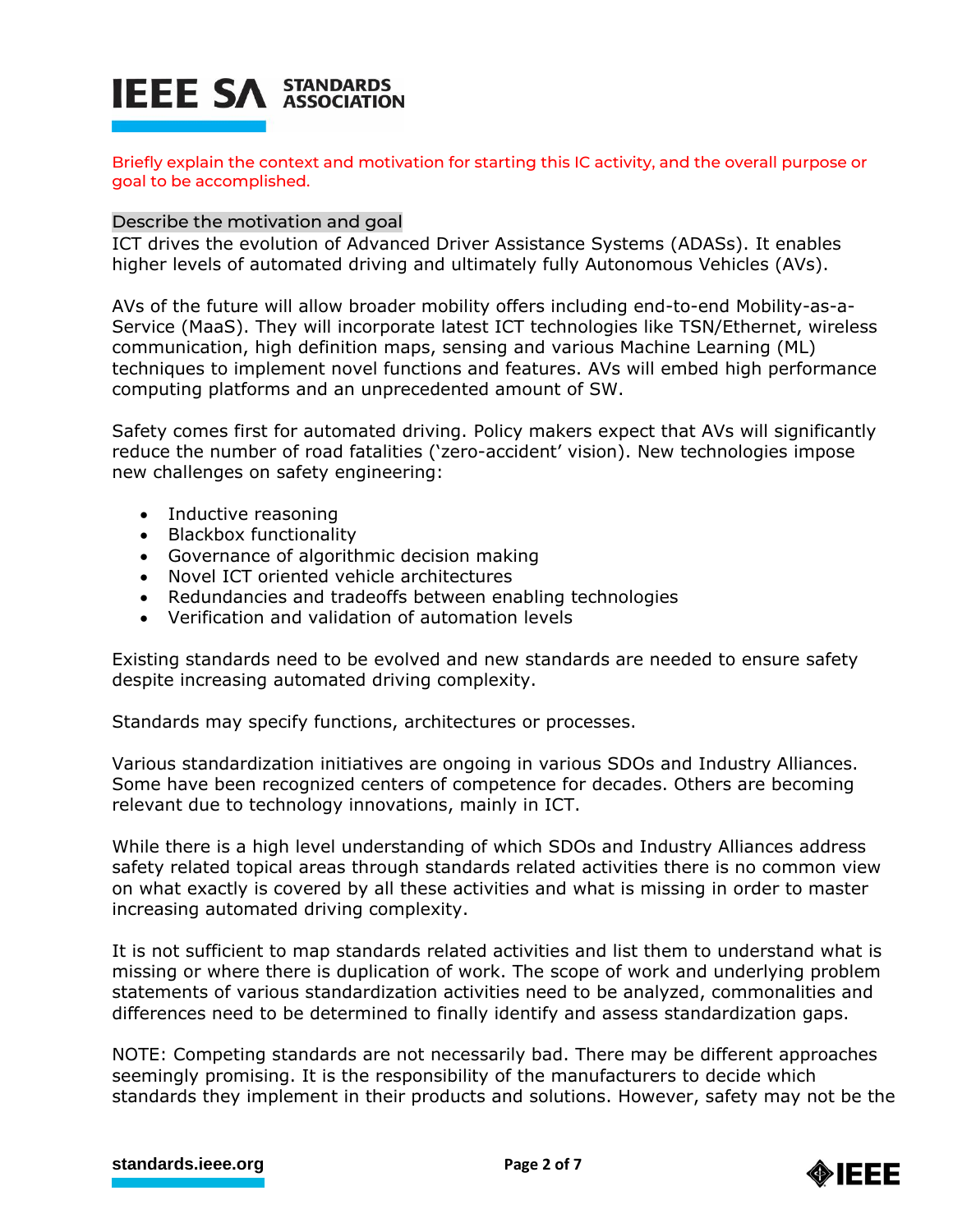# **IEEE SA STANDARDS**

realm to compete. Rather it is a common necessity to build trust of consumers and the general public in future mobility solutions.

Goals of this activity will be to:

- Identify relevant SDOs and Industry Alliances and other relevant organizations
- Identify, analyze and assess existing standards and ongoing standardization activities
- Identify alternative approaches
- Identify overlaps
- Identify standardization gaps
- Identify options to bridge standardization gaps
- Develop and submit PARs to bridge standardization gaps
- Identify SDOs to partner with and develop recommendations for the level of engagement:
	- $\circ$  explore the mutual interest to enter a formal agreement
	- o set up liaison relationships
	- o harmonize work programs
	- o joint development
- Serve as a collaborative platform to exchange information about ongoing standards related activities and synchronize these activities as needed

#### 3.2 Related Work

Provide a brief comparison of this activity to existing, related efforts or standards of which you are aware (industry associations, consortia, standardization activities, etc.).

#### Describe the related work.

The following examples are indicative only

| ISO 26262               | Road Vehicles - Functional Safety                                 |
|-------------------------|-------------------------------------------------------------------|
| ISO/PAS 21448           | Road vehicles - Safety of the intended functionality (SOTIF)      |
| ISO 19157               |                                                                   |
|                         | Geographic information - data quality                             |
| ISO 19158               | Geographic information - Quality assurance of data supply         |
| ISO/IEC/IEEE 14288      | Road Vehicles: System and software engineering                    |
| <b>IEEE P2846</b>       | Formal Model for Safety Considerations in Automated Vehicle       |
|                         | <b>Decision Making</b>                                            |
| <b>IEEE P2851</b>       | Standard for Exchange/Interoperability Format for Functional      |
|                         | Safety Analysis and Functional Safety Verification of IP, SoC and |
|                         | Mixed Signal ICs                                                  |
| <b>IEEE P1228</b>       | <b>Standard for Software Safety</b>                               |
| <b>ISO/SAE CD 21434</b> | Cybersecurity engineering                                         |
| <b>SAE</b>              |                                                                   |
| <b>SAE ITC IAMTS</b>    | International Alliance for Mobility Testing and Standardization   |
| <b>SAE ITC AVSC</b>     | Automated Vehicle Safety Consortium                               |

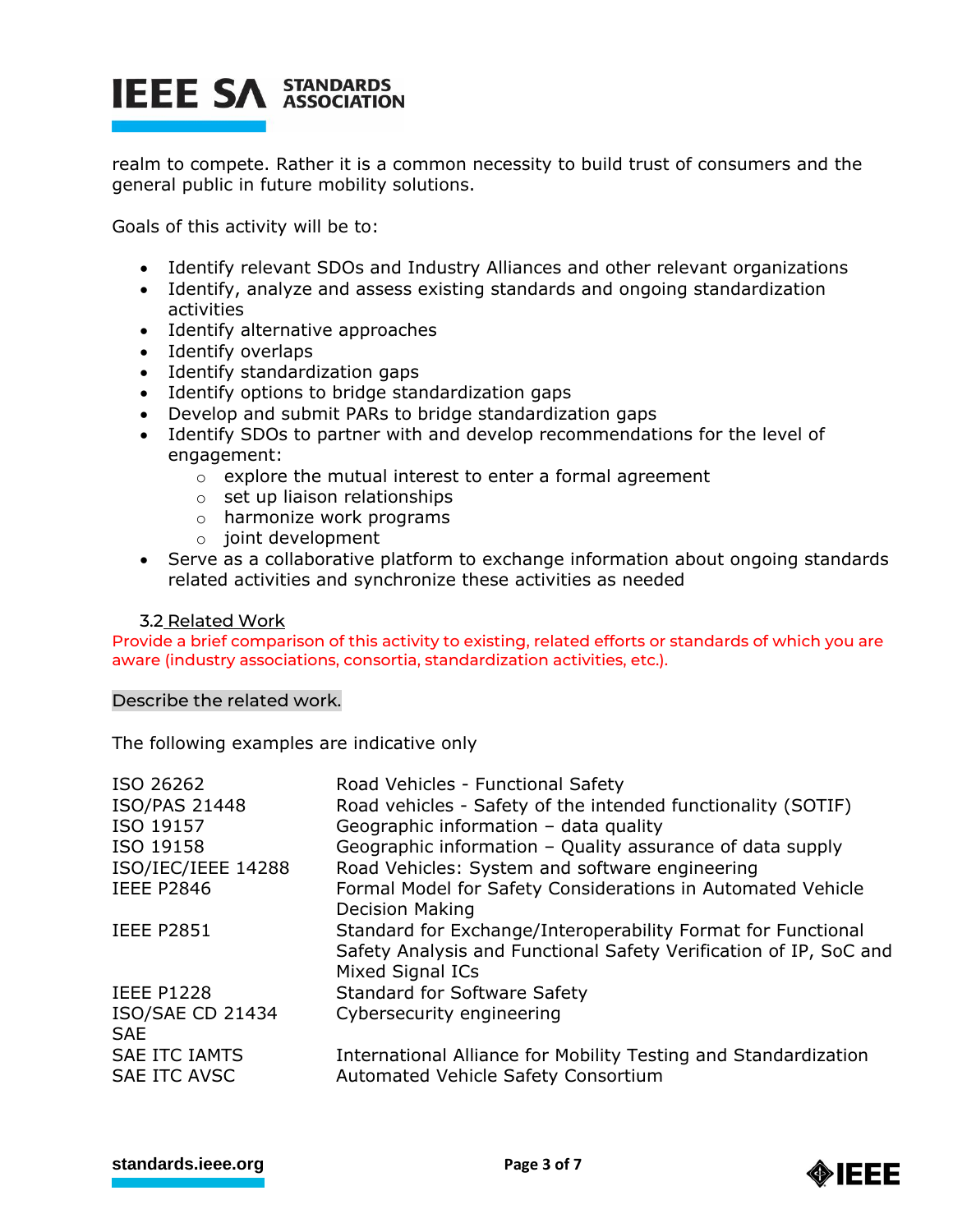

UL4600 Standard for Safety for the Evaluation of Autonomous Products

# 3.3 Previously Published Material

Provide a list of any known previously published material intended for inclusion in the proposed deliverables of this activity.

# List the previously published material, if any.

- O. Maler: Computing Reachable Sets An Introduction, 2007
- D. Amodei, C. Olah, J. Steinhardt, P. Christiano, J. Schulman, D. Mane: Concrete Problems in AI Safety, 2016
- R. Mariani: A Perspective on Safety Standards and New Opportunities, 2018; IEEE SA Workshop: Standards for Connected and Autonomous Transportation - Nurturing the Era of e2e Mobility as a Service (MaaS); <https://standards.ieee.org/content/ieee-standards/en/events/e2e-maas/2018.html>
- P. Koopman, B. Osyk, J. Weast: Autonomous Vehicles Meet the Physical World: RSS, Variability, Uncertainty, and Proving Safety, 2019
- P. Koopman, U. Ferell, F. Fratrik, M. Wagner: A Safety Standard Approach for Fully Autonomous Vehicles, 2019
- Aptiv, Audi, apollo, BMW, Continental, Daimler, FCA, Here, Infineon, Intel, Volkswagen: Safety First For Automated Driving, 2019

# 3.4 Potential Markets Served

Indicate the main beneficiaries of this work, and what the potential impact might be.

# Describe the potential markets.

Electrified, SW intensive and increasingly automated vehicles will shape the automotive markets in the 2020s. Future fully automated driving complexity will involve many more stakeholders including the automotive OEMs, tier-x suppliers, ICT companies, road operators, telecom operators, various service providers and many specialized technology providers. Policy makers have to address automated driving and consumers have to be confident in autonomous vehicles.

# 3.5 How will the activity benefit the IEEE?

IEEE has established itself as a leader on autonomous systems technology and policy. This activity benefits the IEEE by applying its thought leadership and standardization expertise to an application specific focus area. Additionally, it will elevate IEEE's stature in automotive and mobility issues and standards. This is an area where IEEE has been engaged as one of many SDOs, but not previously recognized for standardization leadership. The holistic approach of this activity provides an opportunity to escalate IEEE's position in this field, and to help attract new standards projects that will address this rapidly emerging field.

#### **[standards.ieee.org](http://standards.ieee.org/) EXECUTE: Page 4 of 7**

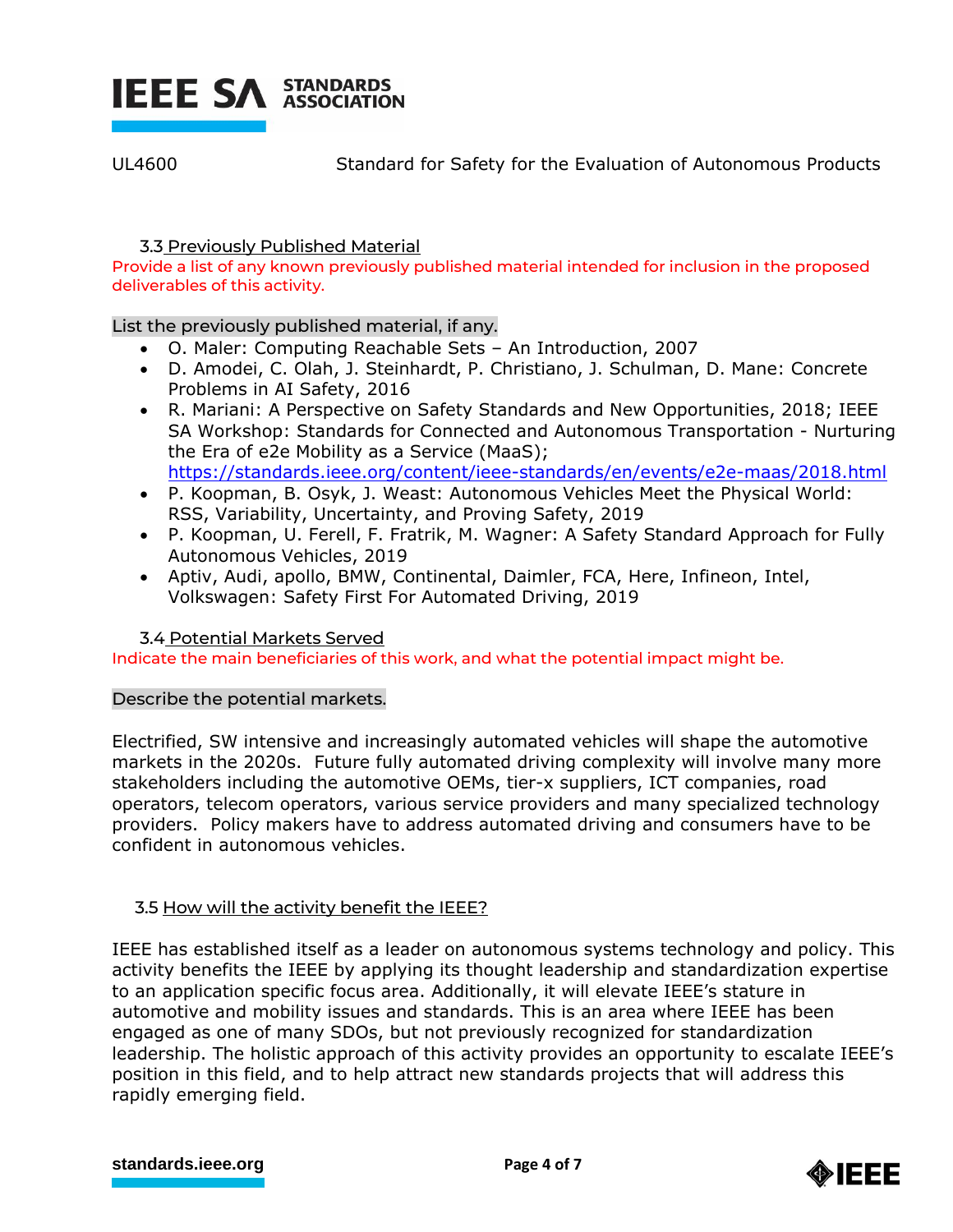

### 4. Estimated Timeframe

Indicate approximately how long you expect this activity to operate to achieve its proposed results (e.g., time to completion of all deliverables).

#### Expected Completion Date: 03/2022

IC activities are chartered for two years at a time. Activities are eligible for extension upon request and review by ICCom and the IEEE-SA Standards Board. Should an extension be required, please notify the ICCom Administrator prior to the two-year mark.

#### 5. Proposed Deliverables

Outline the anticipated deliverables and output from this IC activity, such as documents (e.g., white papers, reports), proposals for standards, conferences and workshops, databases, computer code, etc., and indicate the expected timeframe for each.

#### Specify the deliverables for this IC activity.

- March 2020 October 2020: Whitepaper: The Safety Standardization Eco-System for Road Vehicles
- November 2020 April 2021: Report: Gap analysis (using White Paper as a basis)
- By mid 2021: Proposals for standards related activities including PARs as needed

#### 5.1 Open Source Software Development

*Indicate whether this IC Activity will develop or incorporate open source software in the deliverables. All contributions of open source software for use in Industry Connections activities shall be accompanied by an approved IEEE Contributor License Agreement (CLA) appropriate for the open source license under which the Work Product will be made available. CLAs, once accepted, are irrevocable.*

Will the activity develop or incorporate open source software (either normatively or informatively) in the deliverables?: No

#### 6. Funding Requirements

Outline any contracted services or other expenses that are currently anticipated, beyond the basic support services provided to all IC activities. Indicate how those funds are expected to be obtained (e.g., through participant fees, sponsorships, government or other grants, etc.). Activities needing substantial funding may require additional reviews and approvals beyond ICCom.

#### Specify funding requirements and sources, if any.

No immediate funding is required. Most meetings will be via teleconference and any inperson activities will seek participating companies to act as meeting hosts. The basic support services provided to IC activities will be sufficient to meet the needs of this activity.

#### 7. Management and Procedures

**[standards.ieee.org](http://standards.ieee.org/)**<br> **Page 5 of 7** 

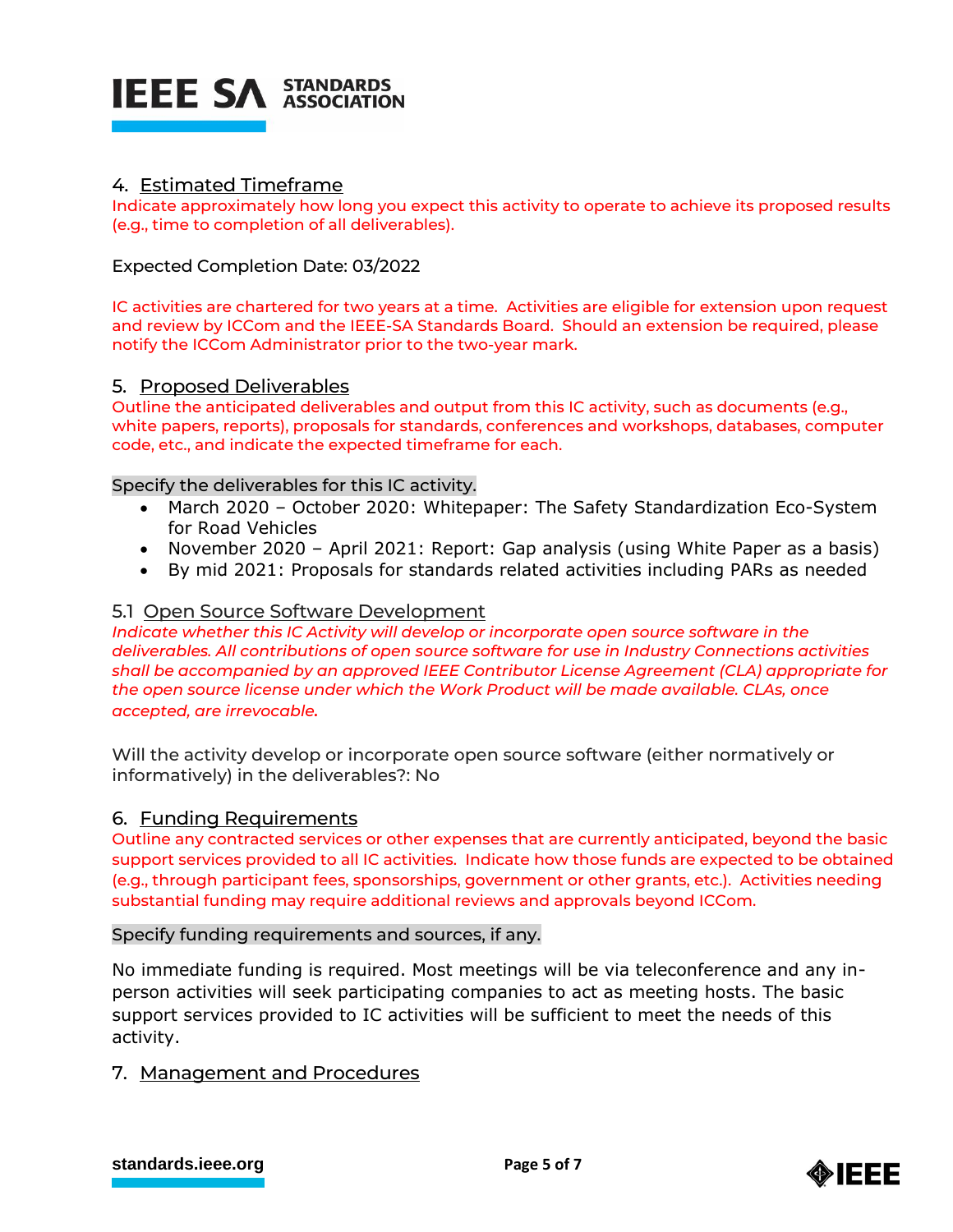

#### 7.1 Activity Oversight Committee

Indicate whether an IEEE committee of some form (e.g., a Standards committee) has agreed to oversee this activity and its procedures.

Has an IEEE committee agreed to oversee this activity?: Yes

If yes, indicate the IEEE committee's name and its chair's contact information.

SIEEE Committee Name: Computer Society STC Reliable, Safe, Secure, and Time-Deterministic Intelligent Systems Chair's Name: Riccardo Mariani Chair's Email Address: rmariani@nvidia.com

Additional IEEE committee information, if any. Please indicate if you are including a letter of support from the IEEE Committee that will oversee this activity.

IEEE Computer Society/Standards Activity Board (SAB): Riccardo Mariani IEEE Vehicular Technology Society/Intelligent Transportation Systems (VT/ITS): Tom Kurihara

IEEE Computer Society/Design Automation (C/DA): Stanley Krolikoski

IEEE collects personal data on this form, which is made publicly available, to allow communication by materially interested parties and with Activity Oversight Committee and Activity officers who are responsible for IEEE work items.

#### 7.2 Activity Management

If no Activity Oversight Committee has been identified in 7.1 above, indicate how this activity will manage itself on a day-to-day basis (e.g., executive committee, officers, etc).

Activity officers will be elected at the start to manage the work of the program.

#### 7.3 Procedures

Indicate what documented procedures will be used to guide the operations of this activity; either (a) modified baseline *Industry Connections Activity Policies and Procedures,* (b) Standards Committee policies and procedures accepted by the IEEE-SA Standards

Board, or (c) Working Group policies and procedures accepted by the Working Group's Standards Committee. If option (a) is chosen, then ICCom review and approval of the P&P is required. If option (b) or (c) is chosen, then ICCom approval of the use of the P&P is required.

The Industry Connections Activity baseline entity P&Ps will be used.

#### 8. Participants